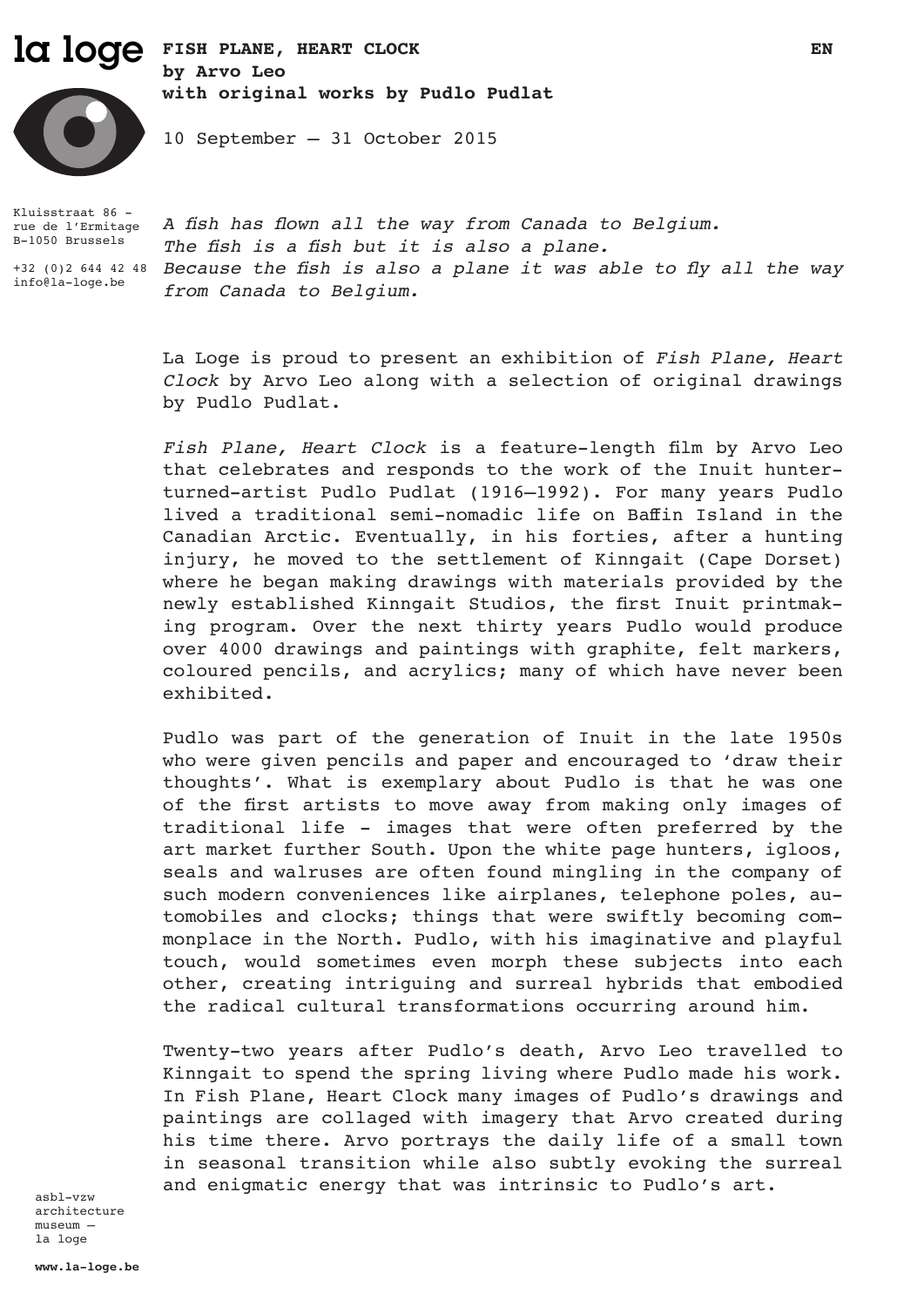*Fish Plane, Heart Clock* is foremost a lyrical celebration of Pudlo's work but it is also a realistic and magical realistic document of contemporary life in Kinngait. What is shown to us is not entirely real, nor is it entirely fictional. It is not an artist documentary, nor is it an ethnographic film, nor is it a structuralist film; it exists somewhere in between these genres, subverting and collaging some of their respective tropes and methods in the process. Fish Plane, Heart Clock is an exquisite corpse whose body parts were discovered through research, fieldwork and improvisation and sewn together with montage.

Circulating within the blood of this cobbled together being are little cartoon blood cells with quiet voices who do not want to speak directly about, but would rather speak nearby, who want to bloodshot and hallucinate the ethnographic eye, who compel and caution this corpse in its attempting to speak-for and re-present the reality of others, who question appropriation and intention when addressing another artist's work, who circulate in order to cherish indigeneity, who question the borders of the moving image and the still image, who appreciate the human/animal relationship of a hunter who retired his harpoon for a pen.

Many images by Pudlo are featured in *Fish Plane, Heart Clock*, yet because these images are part of an ephemeral time-based medium the length we are able to engage with each work is contingent upon the film's duration. By showing a series of original drawings and paintings at La Loge alongside the film we are excited to provide an alternative durational and material opportunity to engage with Pudlo's works.

## **About the artist**

Arvo Leo (b. 1981) grew up in Roberts Creek, Canada and numerous places around Aotearoa. Arvo received a Masters of Fine Arts from the Piet Zwart Institute in Rotterdam, the Netherlands and a Bachelor of Media Arts from the Emily Carr University in Vancouver, Canada.

Recent exhibitions and screenings of *Fish Plane, Heart Clock* include: *A Story Within a Story*, GIBCA (Göteborg International Biennial for Contemporary Art), (2015); *Fish Plane, Heart Clock*, La Mirage, Montreal (2015); *Biennial of Moving Images*, MONA, Tasmania (2015); *Forum Expanded*, The Berlin Film Festival (2015); Vdrome (2015); Lothringer13\_ Florida, Munich (2015); *Biennial of Moving Images*, Centre d'Art Contemporain Gèneve (2014); and *Artist's Cinema* at the Kochi Biennale, Fort Kochi (2014).

Other recent exhibitions include: *Light-Soluble Mediums*, The Picture Show, New York (2015), *Combustion*, Galerie SAKS, Geneva (2014); *House Advantage*, 221A Gallery, Vancouver (2013); *Brooding Chambers*, The Storefront, Berlin